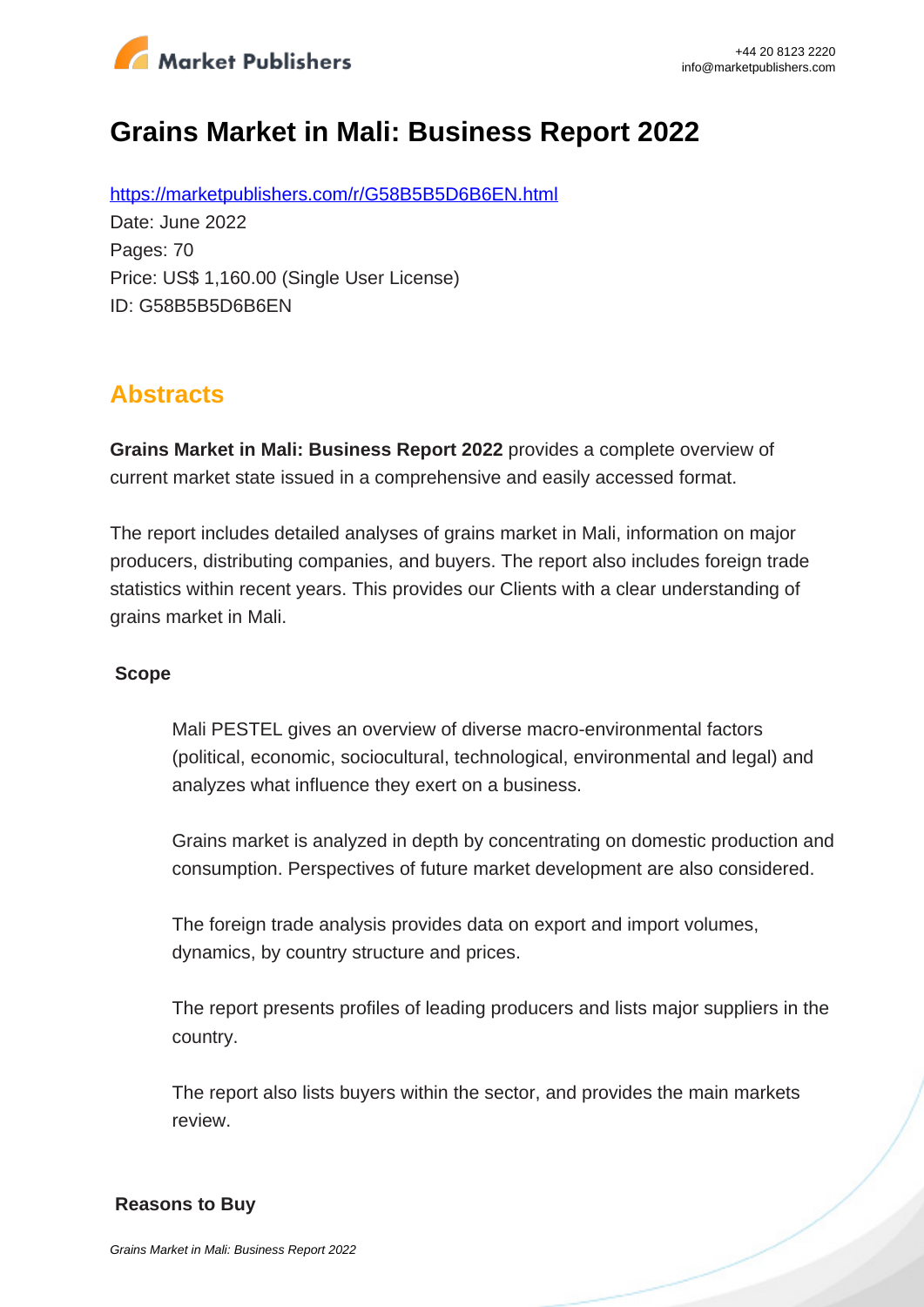

The immediate benefits of buying this report are as follows:

Readers will gain an unrivalled in-depth knowledge about the market.

The report will help the management of your business environment. This will be achieved through the report's unique analysis by providing detailed information about the internal and external factors that affect the market.

Combining primary and secondary techniques, researchers use data sources of different levels starting from international expert view on the market to the data of local authorities and associations.

Your company's business and sales activities will be boosted by gaining an insight into the grains market in Mali.

The report will help you to find prospective partners and suppliers.

Detailed analysis provided in the report will assist and strengthen your company's decision-making processes.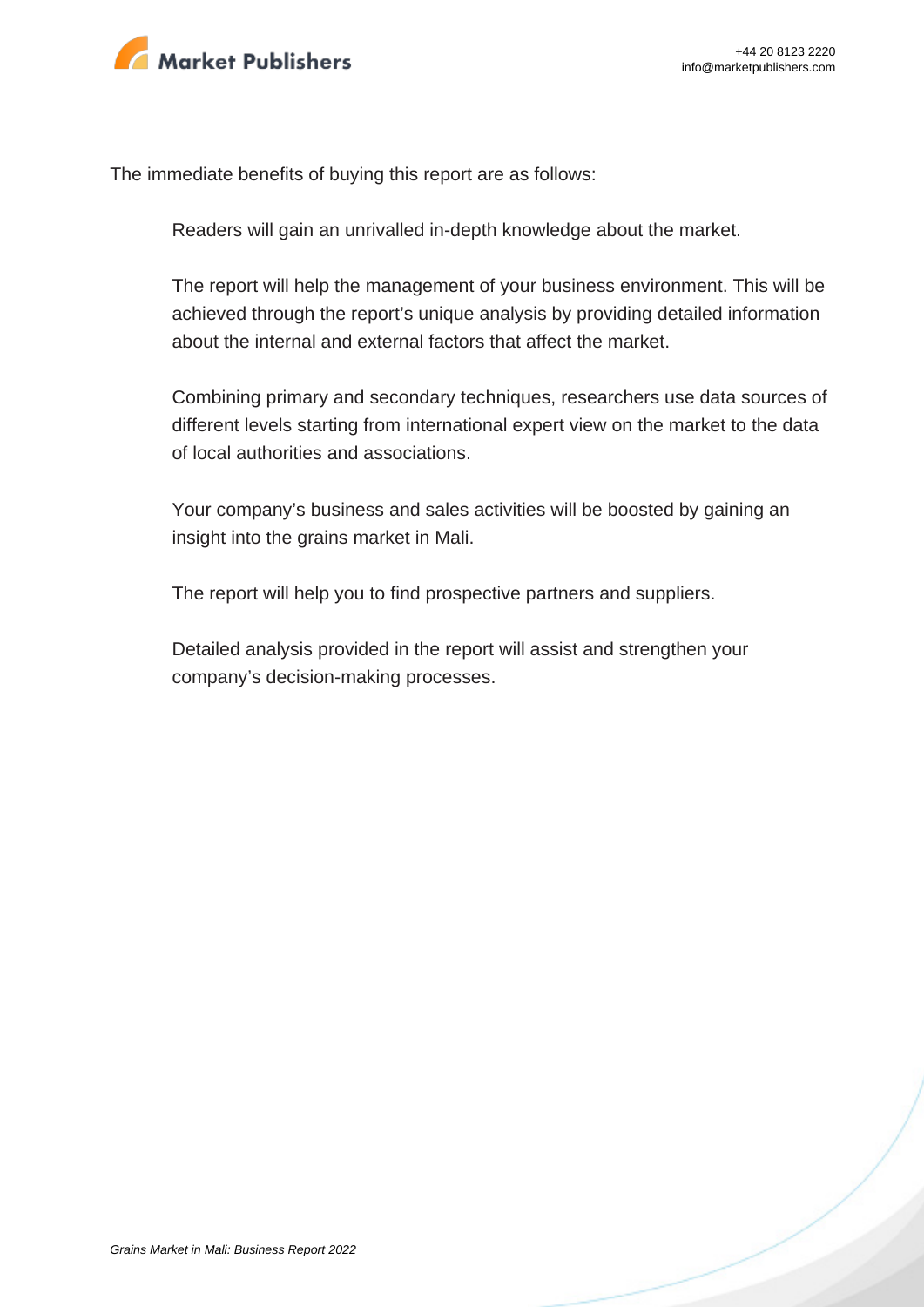

## **Contents**

#### **1. MALI PESTEL ANALYSIS**

- 1.1. Political Factors
- 1.2. Economic Factors
- 1.3. Social Factors
- 1.4. Technological Factors
- 1.5. Environmental Factors
- 1.6. Legal Factors

#### **2. GRAINS MARKET IN MALI**

- 2.1. Overview of grains market
- 2.2. Producers of grains in Mali, including contact details and product range

#### **3. MALI'S FOREIGN TRADE IN GRAINS**

- 3.1. Export and import of wheat and meslin: volume, structure, dynamics
- 3.2. Export and import of rye: volume, structure, dynamics
- 3.3. Export and import of barley: volume, structure, dynamics
- 3.4. Export and import of oats: volume, structure, dynamics
- 3.5. Export and import of maize (corn): volume, structure, dynamics
- 3.6. Export and import of rice: volume, structure, dynamics
- 3.7. Export and import of grains sorghum: volume, structure, dynamics

3.8. Export and import of buckwheat, millet and canary seed; other cereals: volume, structure, dynamics

#### **4. MAJOR WHOLESALERS AND TRADING COMPANIES IN MALI**

#### **5. CONSUMERS OF GRAINS IN MALI MARKET**

- 5.1. Downstream markets of Grains in Mali
- 5.2. Grains consumers in Mali

Please note that Grains Market in Mali: Business Report 2022 is a half ready publication. It only requires updating with the help of new data that are constantly retrieved from Publisher's databases and other sources. This updating process takes 3-5 business days after order is placed. Thus, our clients always obtain a revised and updated version of each report. Please also note that we do not charge for such an updating procedure. BAC Reports has information for more than 25,000 different products available but it is impossible to have all reports updated immediately. That is why it takes 3-5 days to update a report after an order is received.